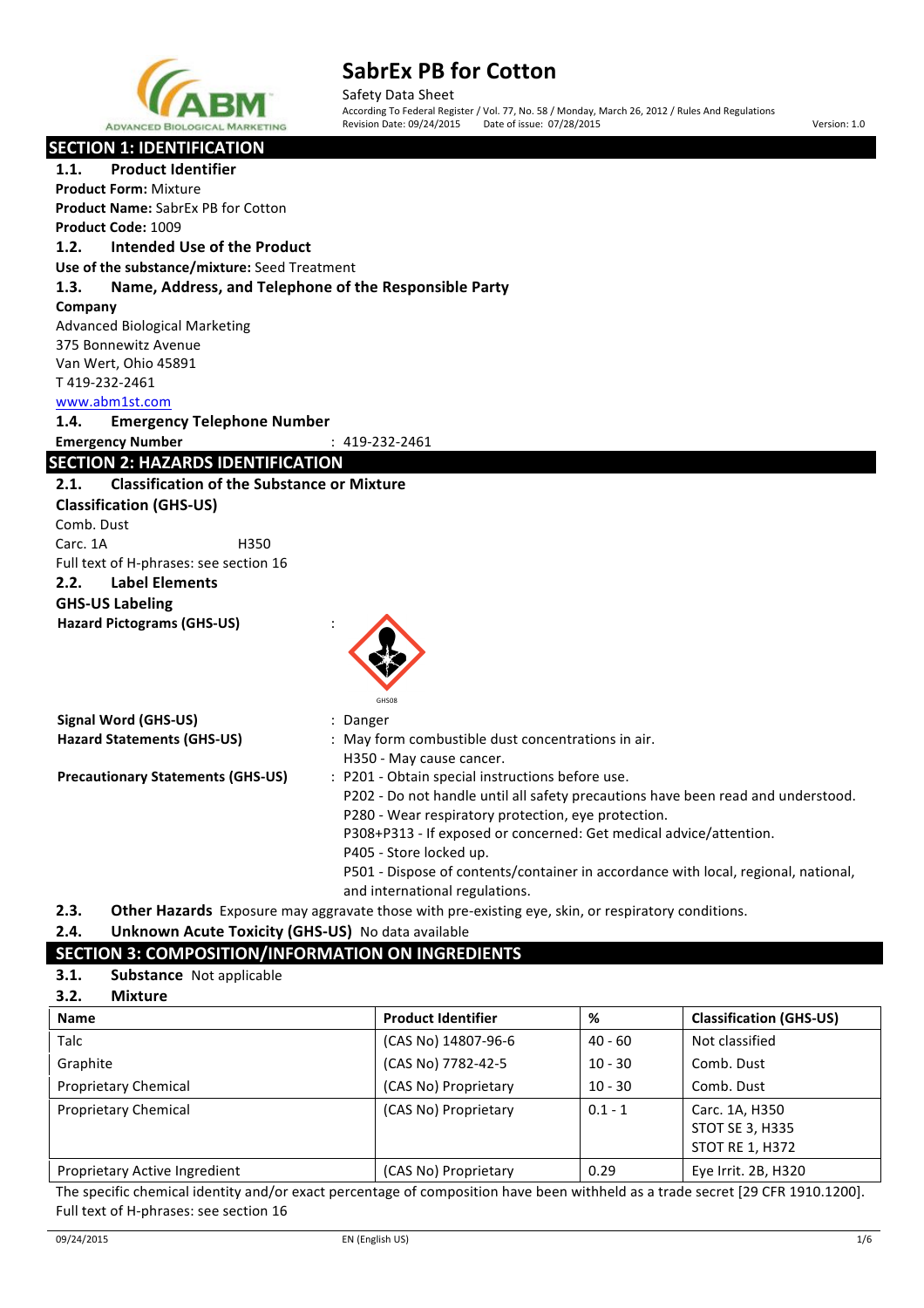Safety Data Sheet

According to Federal Register / Vol. 77, No. 58 / Monday, March 26, 2012 / Rules and Regulations

# **SECTION 4: FIRST AID MEASURES**

# **4.1. Description of First Aid Measures**

First-aid Measures General: Never give anything by mouth to an unconscious person. If you feel unwell, seek medical advice (show the label where possible).

First-aid Measures After Inhalation: When symptoms occur: go into open air and ventilate suspected area. Remove to fresh air and keep at rest in a position comfortable for breathing. Call a POISON CENTER/doctor/physician if you feel unwell. First-aid Measures After Skin Contact: Remove contaminated clothing. Drench affected area with water for at least 15 minutes. First-aid Measures After Eye Contact: Rinse cautiously with water for several minutes. Remove contact lenses, if present and easy to do. Continue rinsing.

**First-aid Measures After Ingestion:** Rinse mouth. Do NOT induce vomiting.

# **4.2.** Most important symptoms and effects, both acute and delayed

### **Symptoms/Injuries: May cause cancer.**

**Symptoms/Injuries After Inhalation:** Cough, dyspnea (breathing difficulty), wheezing: decreased pulmonary function, progressive respiratory symptoms (silicosis). Accelerated Silicosis can occur with exposure to high concentrations of respirable crystalline silica over a relatively short period; the lung lesions can appear within five years of the initial exposure. The progression can be rapid. Accelerated silicosis is similar to chronic or ordinary silicosis, except that the lung lesions appear earlier and the progression is more rapid.

Acute Silicosis can occur with exposures to very high concentrations of respirable crystalline silica over a very short time period, sometimes as short as a few months. The symptoms of acute silicosis include progressive shortness of breath, fever, cough and weight loss. Acute silicosis can be fatal.

**Symptoms/Injuries After Skin Contact:** Skin contact with large amounts of dust may cause mechanical irritation.

**Symptoms/Injuries After Eye Contact:** Contact may cause irritation due to mechanical abrasion.

**Symptoms/Injuries After Ingestion:** Ingestion is likely to be harmful or have adverse effects.

**Chronic Symptoms:** May cause cancer by inhalation.

# **4.3. Indication of Any Immediate Medical Attention and Special Treatment Needed**

# If you feel unwell, seek medical advice (show the label where possible).

# **SECTION 5: FIRE-FIGHTING MEASURES**

### **5.1. Extinguishing Media**

**Suitable Extinguishing Media:** Carbon dioxide, dry chemical, foam, water spray, fog.

**Unsuitable Extinguishing Media:** Do not use a heavy water stream. Use of heavy stream of water may spread fire.

### **5.2. Special Hazards Arising From the Substance or Mixture**

Fire Hazard: Combustible Dust.

**Explosion Hazard:** Dust clouds can be explosive.

**Reactivity:** Hazardous reactions will not occur under normal conditions.

#### **5.3.** Advice for Firefighters

**Firefighting Instructions:** Exercise caution when fighting any chemical fire.

Protection During Firefighting: Do not enter fire area without proper protective equipment, including respiratory protection.

### **SECTION 6: ACCIDENTAL RELEASE MEASURES**

### **6.1. Personal Precautions, Protective Equipment and Emergency Procedures**

**General Measures:** Do not breathe dust. Avoid all unnecessary exposure.

#### **6.1.1. For Non-emergency Personnel**

**Protective Equipment:** Use appropriate personal protection equipment (PPE).

**Emergency Procedures:** Evacuate unnecessary personnel.

#### **6.1.2.** For Emergency Responders

**Protective Equipment:** Equip cleanup crew with proper protection.

**Emergency Procedures: Ventilate area.** 

### **6.2. Environmental Precautions**

Prevent entry to sewers and public waters.

### **6.3.** Methods and Material for Containment and Cleaning Up

**Methods for Cleaning Up:** Avoid actions that cause dust to become airborne during clean-up such as dry sweeping or using compressed air. Use HEPA vacuum or thoroughly wet with water to clean-up dust. Use PPE described in Section 8.

# **6.4. Reference to Other Sections**

See heading 8, Exposure Controls and Personal Protection.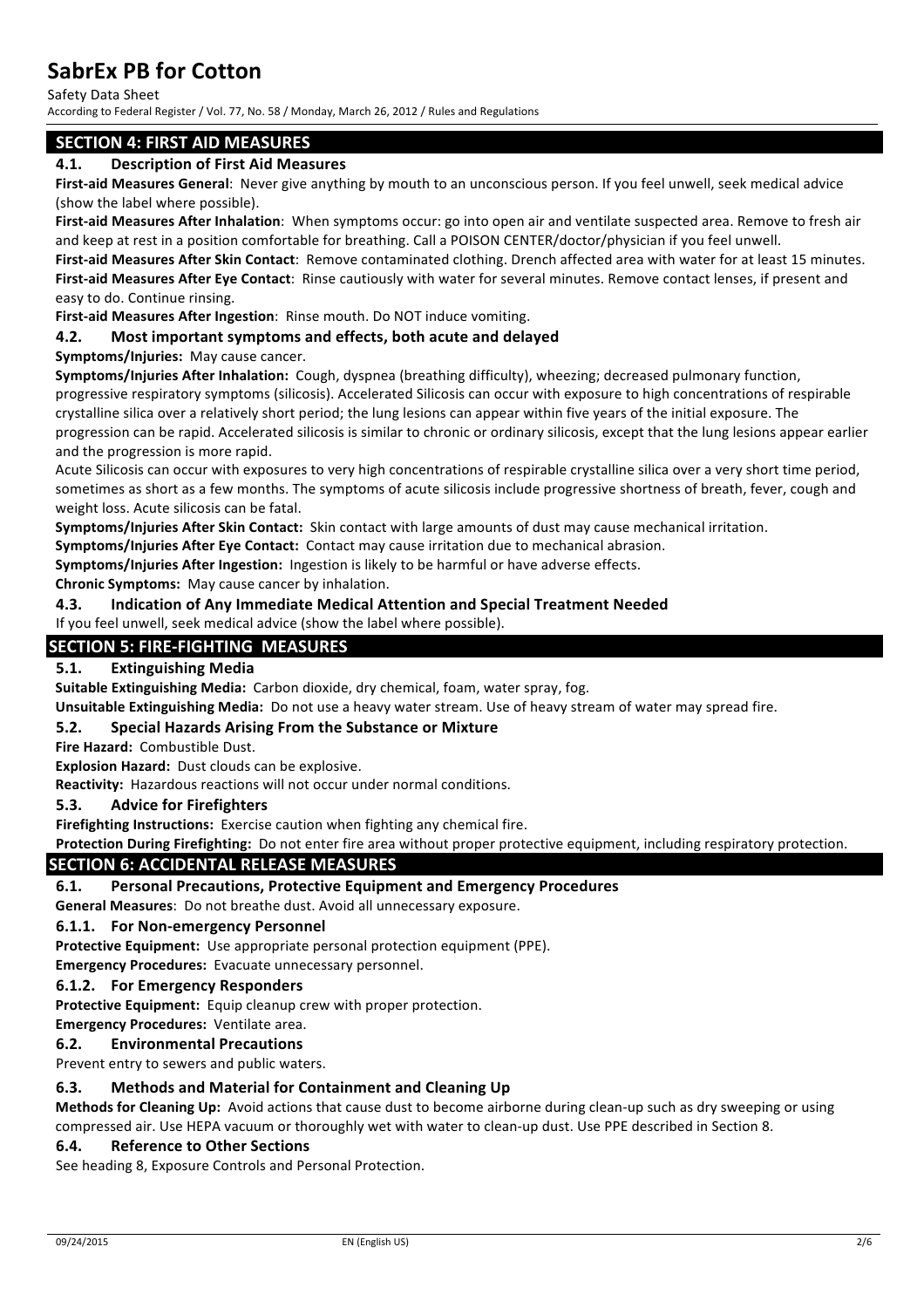Safety Data Sheet

According to Federal Register / Vol. 77, No. 58 / Monday, March 26, 2012 / Rules and Regulations

# **SECTION 7: HANDLING AND STORAGE**

# **7.1.** Precautions for Safe Handling

Additional Hazards When Processed: Do not breathe dust. Accumulation and dispersion of dust with an ignition source can cause a combustible dust explosion. Keep dust levels to a minimum and follow applicable regulations.

**Precautions for Safe Handling:** Obtain special instructions before use. Do not handle until all safety precautions have been read and understood.

Hygiene Measures: Handle in accordance with good industrial hygiene and safety procedures. Do not eat, drink or smoke when using this product. Wash hands and other exposed areas with mild soap and water before eating, drinking, or smoking and again when leaving work.

### **7.2.** Conditions for Safe Storage, Including Any Incompatibilities

**Storage Conditions:** Store in a dry, cool and well-ventilated place. Keep container closed when not in use.

**Incompatible Products:** Strong acids. Strong bases. Strong oxidizers.

### **7.3. Specific End Use(s)** Seed Treatment

# **SECTION 8: EXPOSURE CONTROLS/PERSONAL PROTECTION**

### **8.1. Control Parameters**

For substances listed in section 3 that are not listed here, there are no established exposure limits from the manufacturer, supplier, importer, or the appropriate advisory agency including: ACGIH (TLV), NIOSH (REL), or OSHA (PEL).

| <b>Proprietary Chemical</b> |                                      |                                                                              |
|-----------------------------|--------------------------------------|------------------------------------------------------------------------------|
| <b>USA ACGIH</b>            | ACGIH TWA (mg/m <sup>3</sup> )       | $10 \text{ mg/m}^3$                                                          |
| <b>USA NIOSH</b>            | NIOSH REL (TWA) (mg/m <sup>3</sup> ) | 10 mg/m <sup>3</sup> (total dust)                                            |
|                             |                                      | 5 mg/m <sup>3</sup> (respirable dust)                                        |
| <b>USA OSHA</b>             | OSHA PEL (TWA) (mg/m <sup>3</sup> )  | 15 mg/m <sup>3</sup> (total dust)                                            |
|                             |                                      | 5 mg/m <sup>3</sup> (respirable fraction)                                    |
| Graphite (7782-42-5)        |                                      |                                                                              |
| <b>USA ACGIH</b>            | ACGIH TWA (mg/m <sup>3</sup> )       | 2 mg/m <sup>3</sup> (all forms except graphite fibers-respirable fraction)   |
| <b>USA NIOSH</b>            | NIOSH REL (TWA) (mg/m <sup>3</sup> ) | 2.5 mg/m <sup>3</sup> (natural-respirable dust)                              |
| <b>USA IDLH</b>             | US IDLH $(mg/m3)$                    | 1250 mg/m <sup>3</sup>                                                       |
| <b>USA OSHA</b>             | OSHA PEL (TWA) (mg/m <sup>3</sup> )  | 15 mg/m <sup>3</sup> (synthetic-total dust)                                  |
|                             |                                      | 5 mg/m <sup>3</sup> (synthetic-respirable fraction)                          |
| Talc (14807-96-6)           |                                      |                                                                              |
| <b>USA ACGIH</b>            | ACGIH TWA $(mg/m3)$                  | 2 mg/m <sup>3</sup> (particulate matter containing no asbestos and $\leq$ 1% |
|                             |                                      | crystalline silica, respirable fraction)                                     |
| <b>USA ACGIH</b>            | <b>ACGIH chemical category</b>       | Not Classifiable as a Human Carcinogen containing no asbestos                |
|                             |                                      | fibers                                                                       |
| <b>USA NIOSH</b>            | NIOSH REL (TWA) $(mg/m3)$            | 2 mg/m <sup>3</sup> (containing no Asbestos and <1% Quartz-respirable dust)  |
| <b>USA IDLH</b>             | US IDLH $(mg/m3)$                    | 1000 mg/m <sup>3</sup> (containing no asbestos and <1% quartz)               |
| <b>Proprietary Chemical</b> |                                      |                                                                              |
| <b>USA ACGIH</b>            | ACGIH TWA $(mg/m3)$                  | 0.025 mg/m <sup>3</sup> (respirable fraction)                                |
| <b>USA ACGIH</b>            | <b>ACGIH chemical category</b>       | A2 - Suspected Human Carcinogen                                              |
| <b>USA NIOSH</b>            | NIOSH REL (TWA) $(mg/m3)$            | 0.05 mg/m <sup>3</sup> (respirable dust)                                     |
| <b>USA IDLH</b>             | US IDLH $(mg/m3)$                    | 50 mg/m <sup>3</sup> (respirable dust)                                       |
| <b>USA OSHA</b>             | OSHA PEL (STEL) (mg/m <sup>3</sup> ) | 250 mppcf/%SiO <sub>2</sub> +5, 10mg/m <sup>3</sup> /%SiO <sub>2</sub> +2    |

**8.2. Exposure Controls** 

# Appropriate Engineering Controls : Provide adequate ventilation to minimize dust concentrations. Ensure all national/local regulations are observed.

**Personal Protective Equipment** : Dust formation: dust mask. Protective clothing.



| <b>Materials for Protective Clothing</b> | : Wear suitable protective clothing.                                         |
|------------------------------------------|------------------------------------------------------------------------------|
| <b>Hand Protection</b>                   | : Wear chemically resistant protective gloves.                               |
| <b>Eve Protection</b>                    | : Chemical goggles or safety glasses.                                        |
| <b>Respiratory Protection</b>            | : Use NIOSH-approved dust mask if dust has the potential to become airborne. |
|                                          |                                                                              |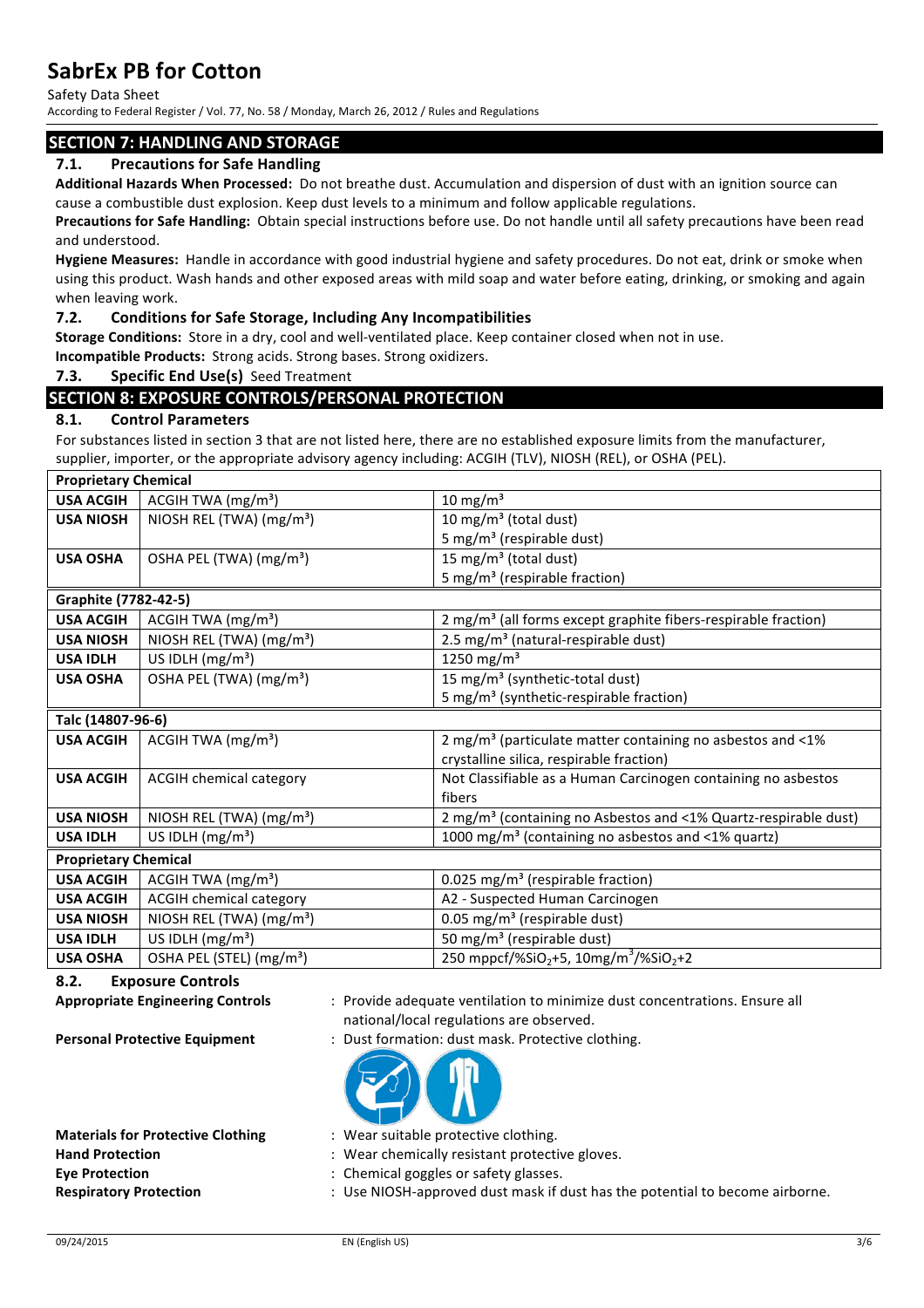Safety Data Sheet

According to Federal Register / Vol. 77, No. 58 / Monday, March 26, 2012 / Rules and Regulations

| <b>SECTION 9: PHYSICAL AND CHEMICAL PROPERTIES</b>                   |                          |
|----------------------------------------------------------------------|--------------------------|
| <b>Information on Basic Physical and Chemical Properties</b><br>9.1. |                          |
| <b>Physical State</b>                                                | $:$ Solid                |
| Appearance                                                           | : Gray Powder            |
| Odor                                                                 | : No data available      |
| <b>Odor Threshold</b>                                                | : No data available      |
| рH                                                                   | : No data available      |
| <b>Evaporation Rate</b>                                              | : No data available      |
| <b>Melting Point</b>                                                 | : $2230 °C (4046 °F)$    |
| <b>Freezing Point</b>                                                | : No data available      |
| <b>Boiling Point</b>                                                 | : $1710 °C (3110 °F)$    |
| <b>Flash Point</b>                                                   | : No data available      |
| <b>Auto-ignition Temperature</b>                                     | : No data available      |
| <b>Decomposition Temperature</b>                                     | : No data available      |
| Flammability (solid, gas)                                            | : No data available      |
| <b>Vapor Pressure</b>                                                | : No data available      |
| <b>Relative Vapor Density at 20 °C</b>                               | : No data available      |
| <b>Relative Density</b>                                              | : No data available      |
| <b>Specific Gravity</b>                                              | : 2.65 g/cm <sup>3</sup> |
| Solubility                                                           | : Insoluble in water.    |
| <b>Partition Coefficient: N-Octanol/Water</b>                        | : No data available      |
| <b>Viscosity</b>                                                     | : No data available      |
| 9.2.<br><b>Other Information</b> No additional information available |                          |

# **SECTION 10: STABILITY AND REACTIVITY**

**10.1.** Reactivity: Hazardous reactions will not occur under normal conditions.

**10.2.** Chemical Stability: Stable under normal temperture and pressure.

**10.3.** Possibility of Hazardous Reactions: Hazardous polymerization will not occur.

**10.4.** Conditions to Avoid: Heat, hot surfaces, sparks, open flames, and other ignition sources. Avoid creating/spreading dust.

10.5. **Incompatible Materials:** Strong oxidizers. Acetylene. Ammonia.

**10.6.** Hazardous Decomposition Products: Carbon oxides (CO, CO<sub>2</sub>). Silicon oxides. Crystalline silica exists in several forms, the most common of which is quartz. If crystalline silica (quartz) is heated to more than 870°C, it can change to a form of crystalline silica known as trydimite, and if crystalline silica (quartz) is heated to more than 1470°C, it can change to a form of crystalline silica known as cristobalite. The OSHA PEL for crystalline silica as trydimite and cristobalite is one-half of the OSHA PEL for crystalline silica (quartz).

# **SECTION 11: TOXICOLOGICAL INFORMATION**

### **11.1. Information On Toxicological Effects**

**Acute Toxicity: Not classified** 

| <b>Proprietary Chemical</b>               |                                               |
|-------------------------------------------|-----------------------------------------------|
| LD50 Oral Rat                             | $>$ 5000 mg/kg                                |
| <b>LD50 Dermal Rabbit</b>                 | $>$ 2000 mg/kg                                |
| <b>LC50 Inhalation Rat</b>                | > 5800 mg/m <sup>3</sup> (Exposure time: 4 h) |
| <b>Proprietary Chemical</b>               |                                               |
| LD50 Oral Rat                             | $>$ 5000 mg/kg                                |
| <b>LD50 Dermal Rat</b>                    | $>$ 5000 mg/kg                                |
| Skin Corrosion/Irritation: Not classified |                                               |

**Serious Eye Damage/Irritation: Not classified** 

**Respiratory or Skin Sensitization:** Not classified

**Germ Cell Mutagenicity: Not classified** 

**Carcinogenicity:** May cause cancer.

| Talc (14807-96-6)                               |                                                                          |
|-------------------------------------------------|--------------------------------------------------------------------------|
| <b>IARC</b> group                               |                                                                          |
| <b>National Toxicology Program (NTP) Status</b> | Evidence of Carcinogenicity, Twelfth Report - Items under consideration. |
|                                                 |                                                                          |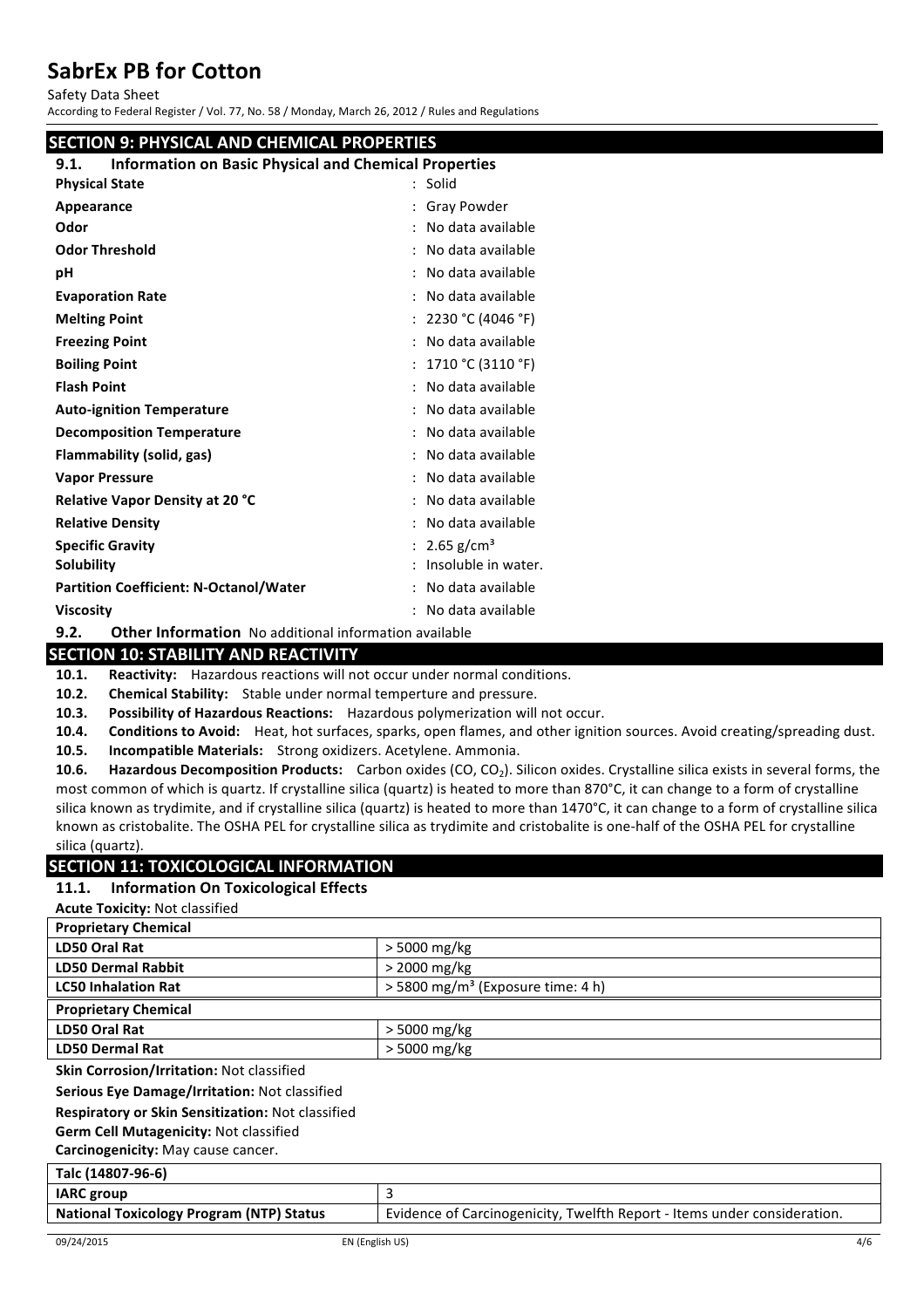#### Safety Data Sheet

According to Federal Register / Vol. 77, No. 58 / Monday, March 26, 2012 / Rules and Regulations

| <b>Proprietary Chemical</b>                      |                                               |
|--------------------------------------------------|-----------------------------------------------|
| <b>IARC</b> group                                |                                               |
| <b>National Toxicology Program (NTP) Status</b>  | Known Human Carcinogens.                      |
| <b>OSHA Hazard Communication Carcinogen List</b> | In OSHA Hazard Communication Carcinogen list. |

**Reproductive Toxicity: Not classified** 

**Specific Target Organ Toxicity (Single Exposure):** Not classified

**Specific Target Organ Toxicity (Repeated Exposure): Not classified** 

#### **Aspiration Hazard:** Not classified

**Symptoms/Injuries After Inhalation:** Cough, dyspnea (breathing difficulty), wheezing; decreased pulmonary function,

progressive respiratory symptoms (silicosis). Accelerated Silicosis can occur with exposure to high concentrations of respirable crystalline silica over a relatively short period; the lung lesions can appear within five years of the initial exposure. The progression can be rapid. Accelerated silicosis is similar to chronic or ordinary silicosis, except that the lung lesions appear earlier and the progression is more rapid.

Acute Silicosis can occur with exposures to very high concentrations of respirable crystalline silica over a very short time period, sometimes as short as a few months. The symptoms of acute silicosis include progressive shortness of breath, fever, cough and weight loss. Acute silicosis can be fatal.

**Symptoms/Injuries After Skin Contact:** Skin contact with large amounts of dust may cause mechanical irritation.

**Symptoms/Injuries After Eye Contact:** Contact may cause irritation due to mechanical abrasion.

Symptoms/Injuries After Ingestion: Ingestion is likely to be harmful or have adverse effects.

**Chronic Symptoms:** May cause cancer by inhalation.

# **SECTION 12: ECOLOGICAL INFORMATION**

#### **Talc (14807-96-6)**

**LC50 Fish 1**  $\vert$  > 100 g/l (Exposure time: 96 h - Species: Brachydanio rerio [semi-static])

# 12.2. **Persistence and Degradability**

| <b>SabrEx PB for Cotton</b>                                          |                            |
|----------------------------------------------------------------------|----------------------------|
| <b>Persistence and Degradability</b>                                 | Not established.           |
| <b>Bioaccumulative Potential</b><br>12.3.                            |                            |
| <b>SabrEx PB for Cotton</b>                                          |                            |
| <b>Bioaccumulative Potential</b>                                     | Not established.           |
| Talc (14807-96-6)                                                    |                            |
| <b>BCF</b> fish 1                                                    | (no known bioaccumulation) |
| <b>Mobility in Soil</b> No additional information available<br>12.4. |                            |

**12.5. Other Adverse Effects**

**Other Information** : Avoid release to the environment.

# **SECTION 13: DISPOSAL CONSIDERATIONS**

# 13.1. Waste treatment methods

Waste Disposal Recommendations: Dispose of waste material in accordance with all local, regional, national, and international regulations.

### **SECTION 14: TRANSPORT INFORMATION**

**14.1.** In Accordance with DOT Not regulated for transport

**14.2.** In Accordance with IMDG Not regulated for transport

**14.3. In Accordance with IATA** Not regulated for transport

# **SECTION 15: REGULATORY INFORMATION**

**15.1 US Federal Regulations** 

**SabrEx PB for Cotton**

**SARA Section 311/312 Hazard Classes** | Delayed (chronic) health hazard

# **Proprietary Chemical**

Listed on the United States TSCA (Toxic Substances Control Act) inventory

# **Graphite (7782-42-5)**

Listed on the United States TSCA (Toxic Substances Control Act) inventory

#### **Talc (14807-96-6)**

Listed on the United States TSCA (Toxic Substances Control Act) inventory